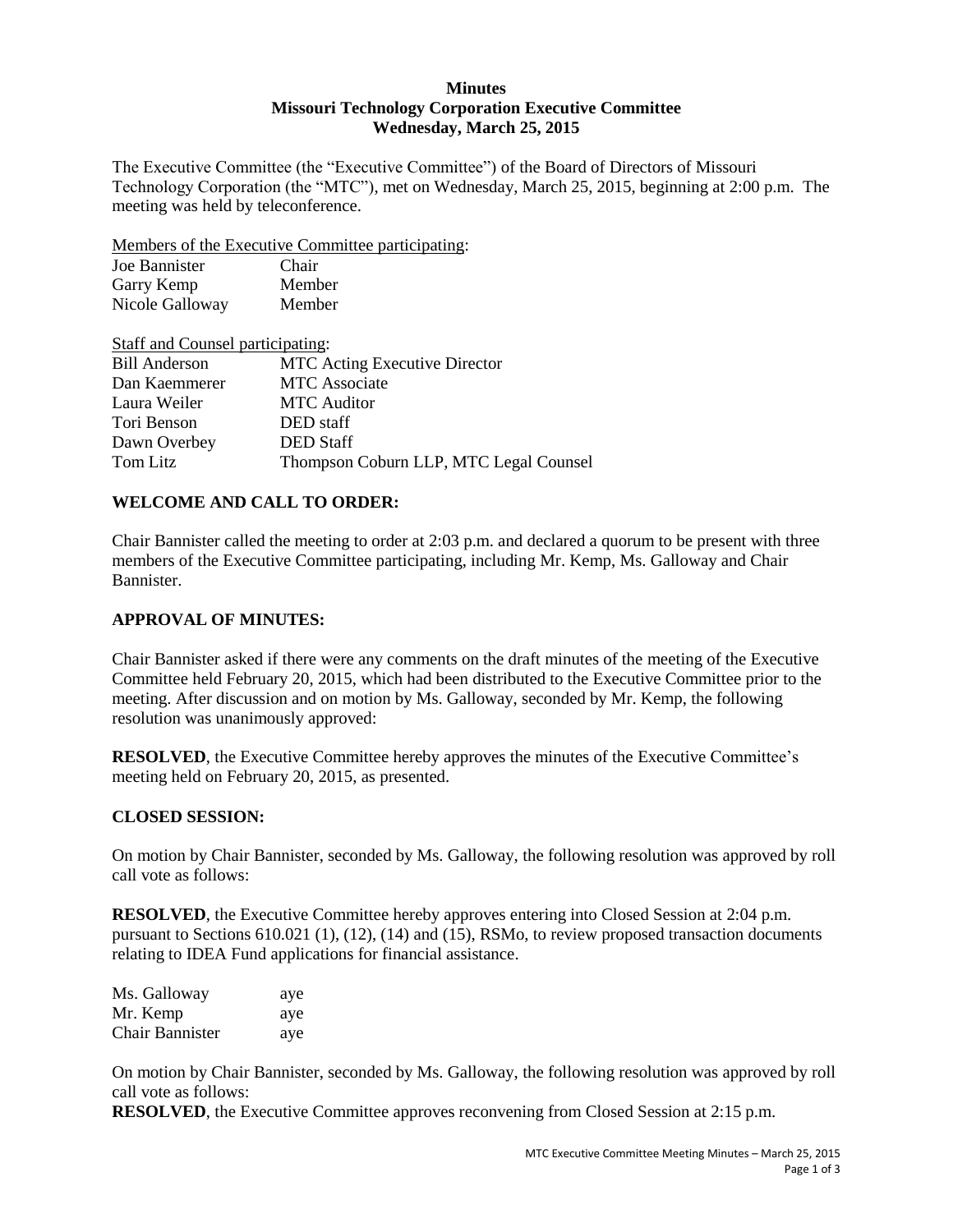| Ms. Galloway           | aye |
|------------------------|-----|
| Mr. Kemp               | aye |
| <b>Chair Bannister</b> | aye |

Chair Bannister reported that the Executive Committee took no action in the Closed Session after a discussion confined to the matters stated above.

## **IDEA FUND TRANSACTION DOCUMENTS:**

On motion by Mr. Kemp, seconded by Chair Bannister, the following resolution was unanimously approved:

## **Better Weekdays**

**RESOLVED**, the Executive Committee on behalf of the MTC Board hereby approves the transaction documents for a convertible secured loan by MTC in an amount up to \$175,000 pursuant to Seed Capital Co-Investment Application 2014-13-004 (Better Weekdays Inc.) in substantially the form presented;

**FURTHER RESOLVED**, the Executive Committee on behalf of the MTC Board hereby authorizes the MTC Acting Executive Director to execute and deliver on behalf of the MTC all documents relating to such loan on behalf of the MTC; and

**FURTHER RESOLVED**, the Executive Committee on behalf of the MTC Board hereby authorizes the MTC Acting Executive Director on behalf of the MTC to negotiate, amend, and approve any and all agreements, documents or instruments and to take such other actions as may be required or desirable in connection with, or in furtherance of such loan.

On motion by Mr. Kemp, seconded by Chair Bannister, the following resolution was unanimously approved:

# **PFITR**

**RESOLVED**, the Executive Committee on behalf of the MTC Board hereby approves the transaction documents for a convertible secured loan by MTC in an amount up to \$75,000 pursuant to TechLaunch Application 2014-13-002 (Public Funds Investment Tracking and Reporting LLC) in substantially the form presented;

**FURTHER RESOLVED**, the Executive Committee on behalf of the MTC Board hereby authorizes the MTC Acting Executive Director to execute and deliver on behalf of the MTC all documents relating to such loan on behalf of the MTC; and

**FURTHER RESOLVED**, the Executive Committee on behalf of the MTC Board hereby authorizes the MTC Acting Executive Director on behalf of the MTC to negotiate, amend, and approve any and all agreements, documents or instruments and to take such other actions as may be required or desirable in connection with, or in furtherance of such loan.

On motion by Ms. Galloway, seconded by Mr. Kemp, the following resolution was unanimously approved: